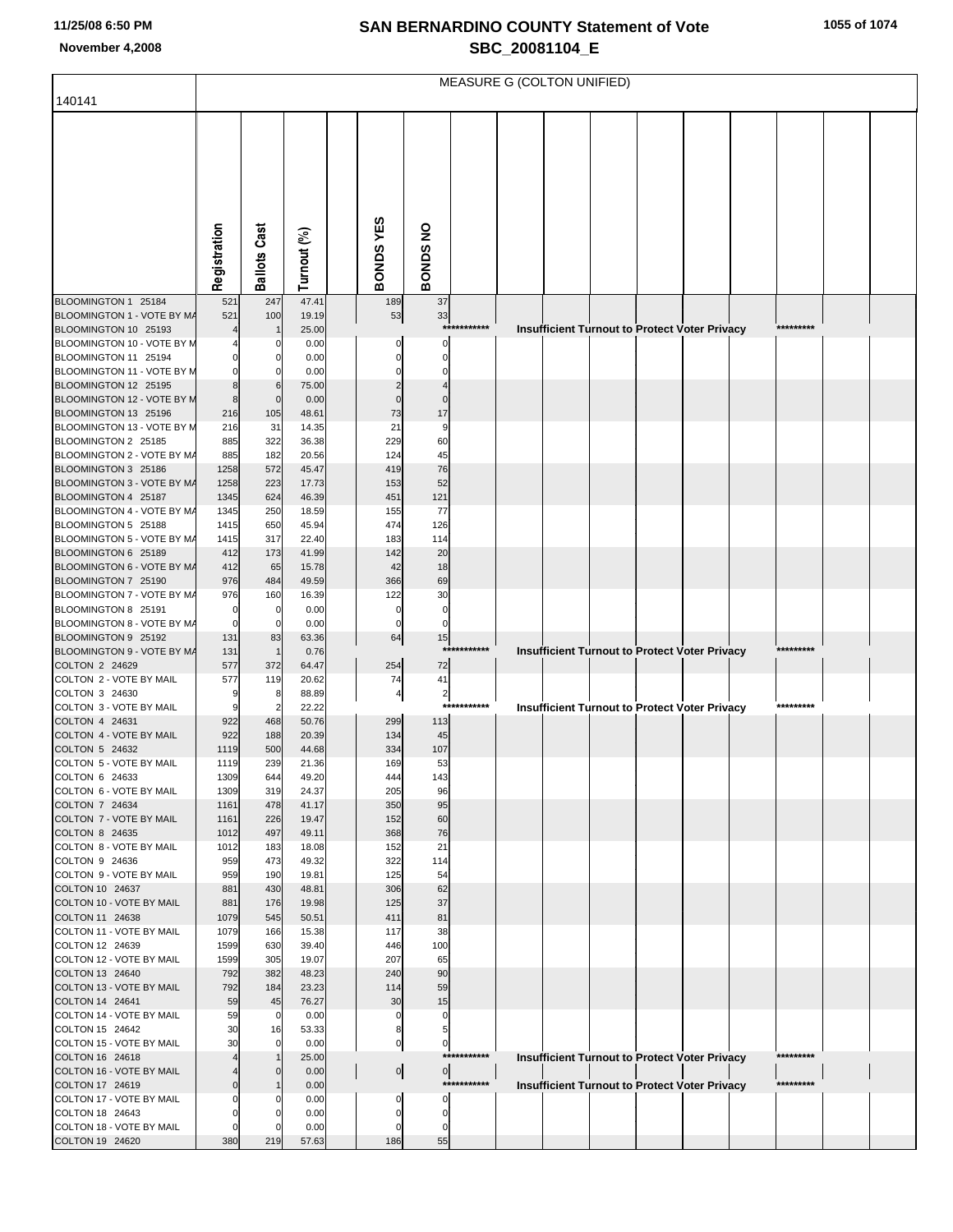# **SAN BERNARDINO COUNTY Statement of Vote November 4,2008 SBC\_20081104\_E**

|                                                           | MEASURE G (COLTON UNIFIED) |                                  |                |  |                   |                   |                  |  |  |  |  |                                                      |           |  |
|-----------------------------------------------------------|----------------------------|----------------------------------|----------------|--|-------------------|-------------------|------------------|--|--|--|--|------------------------------------------------------|-----------|--|
| 140141                                                    |                            |                                  |                |  |                   |                   |                  |  |  |  |  |                                                      |           |  |
|                                                           |                            |                                  |                |  |                   |                   |                  |  |  |  |  |                                                      |           |  |
|                                                           |                            |                                  |                |  |                   |                   |                  |  |  |  |  |                                                      |           |  |
|                                                           |                            |                                  |                |  |                   |                   |                  |  |  |  |  |                                                      |           |  |
|                                                           |                            |                                  |                |  |                   |                   |                  |  |  |  |  |                                                      |           |  |
|                                                           |                            |                                  |                |  |                   |                   |                  |  |  |  |  |                                                      |           |  |
|                                                           |                            |                                  |                |  |                   |                   |                  |  |  |  |  |                                                      |           |  |
|                                                           |                            |                                  |                |  |                   |                   |                  |  |  |  |  |                                                      |           |  |
|                                                           | Registration               | <b>Ballots Cast</b>              | Turnout (%)    |  | BONDSYES          | <b>BONDS NO</b>   |                  |  |  |  |  |                                                      |           |  |
|                                                           |                            |                                  |                |  |                   |                   |                  |  |  |  |  |                                                      |           |  |
| COLTON 19 - VOTE BY MAIL                                  | 380                        | 86                               | 22.63          |  | 55                | 21                |                  |  |  |  |  |                                                      |           |  |
| COLTON 20 24621<br>COLTON 20 - VOTE BY MAIL               | 1152<br>1152               | 622<br>243                       | 53.99<br>21.09 |  | 387<br>147        | 168<br>74         |                  |  |  |  |  |                                                      |           |  |
| COLTON 21 24622                                           | 652                        | 300                              | 46.01          |  | 215               | 34                |                  |  |  |  |  |                                                      |           |  |
| COLTON 21 - VOTE BY MAIL<br>COLTON 22 24623               | 652<br>994                 | 107<br>445                       | 16.41<br>44.77 |  | 67<br>281         | 20<br>104         |                  |  |  |  |  |                                                      |           |  |
| COLTON 22 - VOTE BY MAIL                                  | 994                        | 277                              | 27.87          |  | 163               | 84                |                  |  |  |  |  |                                                      |           |  |
| COLTON 23 24624                                           | 1242                       | 593                              | 47.75          |  | 364               | 180               |                  |  |  |  |  |                                                      |           |  |
| COLTON 23 - VOTE BY MAIL<br>COLTON 24 24625               | 1242<br>51                 | 368<br>42                        | 29.63<br>82.35 |  | 193<br>24         | 150<br>16         |                  |  |  |  |  |                                                      |           |  |
| COLTON 24 - VOTE BY MAIL                                  | 51                         | -1                               | 1.96           |  |                   |                   | ***********      |  |  |  |  | Insufficient Turnout to Protect Voter Privacy        | ********* |  |
| COLTON 26 24645<br>COLTON 26 - VOTE BY MAIL               | $\Omega$<br>$\Omega$       | 0<br>$\mathbf 0$                 | 0.00<br>0.00   |  |                   | 0<br>C            |                  |  |  |  |  |                                                      |           |  |
| COLTON 27 24646                                           | 19                         | 14                               | 73.68          |  |                   | h                 |                  |  |  |  |  |                                                      |           |  |
| COLTON 27 - VOTE BY MAIL                                  | 19                         | $\mathbf 0$                      | 0.00           |  |                   |                   |                  |  |  |  |  |                                                      |           |  |
| COLTON 28 24626<br>COLTON 28 - VOTE BY MAIL               | 11<br>11                   | 6<br>$\mathbf 0$                 | 54.55<br>0.00  |  |                   |                   |                  |  |  |  |  |                                                      |           |  |
| COLTON 29 24627                                           | 8                          | 8                                | 100.00         |  |                   |                   |                  |  |  |  |  |                                                      |           |  |
| COLTON 29 - VOTE BY MAIL                                  | 8                          | $\mathbf 0$                      | 0.00           |  |                   |                   |                  |  |  |  |  |                                                      |           |  |
| COLTON 30 24647<br>COLTON 30 - VOTE BY MAIL               | 570<br>570                 | 267<br>107                       | 46.84<br>18.77 |  | 189<br>81         | 48<br>25          |                  |  |  |  |  |                                                      |           |  |
| COLTON 34 24651                                           | 18                         | 10                               | 55.56          |  |                   | $\overline{1}$    |                  |  |  |  |  |                                                      |           |  |
| COLTON 34 - VOTE BY MAIL<br>COLTON 37 24654               | 18<br>70                   | $\mathbf 0$<br>31                | 0.00<br>44.29  |  | 0<br>16           | $\mathbf 0$<br>10 |                  |  |  |  |  |                                                      |           |  |
| COLTON 37 - VOTE BY MAIL                                  | 70                         |                                  | 1.43           |  |                   |                   | ******<br>****** |  |  |  |  | <b>Insufficient Turnout to Protect Voter Privacy</b> | ********* |  |
| COLTON 39 24656                                           |                            | $\mathbf 0$                      | 0.00           |  | 0                 | $\Omega$          |                  |  |  |  |  |                                                      |           |  |
| COLTON 39 - VOTE BY MAIL<br>COLTON 40 24657               |                            | $\mathbf 0$<br>$\overline{0}$    | 0.00<br>0.00   |  | C                 | 0<br>C            |                  |  |  |  |  |                                                      |           |  |
| COLTON 40 - VOTE BY MAIL                                  | 0                          | $\mathbf 0$                      | 0.00           |  |                   | C                 |                  |  |  |  |  |                                                      |           |  |
| COLTON WEST 1 24658<br>COLTON WEST 1 - VOTE BY M/         | 864<br>864                 | 361                              | 41.78<br>22.92 |  | 273<br>124        | 69<br>59          |                  |  |  |  |  |                                                      |           |  |
| FONTANA 29 24689                                          | 1336                       | 198<br>770                       | 57.63          |  | 546               | 157               |                  |  |  |  |  |                                                      |           |  |
| FONTANA 29 - VOTE BY MAIL                                 | 1336                       | 256                              | 19.16          |  | 171               | 70                |                  |  |  |  |  |                                                      |           |  |
| FONTANA 30 24690<br>FONTANA 30 - VOTE BY MAIL             | 1432<br>1432               | 748<br>303                       | 52.23<br>21.16 |  | 534<br>208        | 132<br>77         |                  |  |  |  |  |                                                      |           |  |
| FONTANA 31 24691                                          | 880                        | 480                              | 54.55          |  | 334               | 107               |                  |  |  |  |  |                                                      |           |  |
| FONTANA 31 - VOTE BY MAIL<br>FONTANA 32 24692             | 880<br>582                 | 135<br>341                       | 15.34<br>58.59 |  | 81<br>250         | 31<br>50          |                  |  |  |  |  |                                                      |           |  |
| FONTANA 32 - VOTE BY MAIL                                 | 582                        | 127                              | 21.82          |  | 81                | 43                |                  |  |  |  |  |                                                      |           |  |
| FONTANA 42 24733                                          | 997                        | 395                              | 39.62          |  | 141               | 33                |                  |  |  |  |  |                                                      |           |  |
| FONTANA 42 - VOTE BY MAIL<br>FONTANA 43 24734             | 997<br>1093                | 247<br>562                       | 24.77<br>51.42 |  | 94<br>383         | 31<br>129         |                  |  |  |  |  |                                                      |           |  |
| FONTANA 43 - VOTE BY MAIL                                 | 1093                       | 231                              | 21.13          |  | 159               | 60                |                  |  |  |  |  |                                                      |           |  |
| FONTANA 69 24740<br>FONTANA 69 - VOTE BY MAIL             | 449<br>449                 | 233<br>127                       | 51.89<br>28.29 |  | 139               | 27<br>50          |                  |  |  |  |  |                                                      |           |  |
| FONTANA 80 24742                                          | 0                          | 0                                | 0.00           |  | 65<br>C           | $\mathbf 0$       |                  |  |  |  |  |                                                      |           |  |
| FONTANA 80 - VOTE BY MAIL                                 |                            | $\overline{0}$                   | 0.00           |  |                   | 0                 |                  |  |  |  |  |                                                      |           |  |
| FONTANA 81 24743<br>FONTANA 81 - VOTE BY MAIL             |                            | $\overline{0}$<br>$\overline{0}$ | 0.00<br>0.00   |  |                   | C<br>C            |                  |  |  |  |  |                                                      |           |  |
| FONTANA 84 24744                                          | $\Omega$                   | $\mathbf 0$                      | 0.00           |  | C                 | $\Omega$          |                  |  |  |  |  |                                                      |           |  |
| FONTANA 84 - VOTE BY MAIL<br>GRAND TERRACE 1 24761        | $\mathbf 0$<br>1039        | $\mathbf{0}$<br>457              | 0.00<br>43.98  |  | $\epsilon$<br>284 | $\mathbf 0$<br>96 |                  |  |  |  |  |                                                      |           |  |
| GRAND TERRACE 1 - VOTE BY                                 | 1039                       | 246                              | 23.68          |  | 159               | 67                |                  |  |  |  |  |                                                      |           |  |
| GRAND TERRACE 2 24762                                     | 916                        | 314                              | 34.28          |  | 210               | 77                |                  |  |  |  |  |                                                      |           |  |
| <b>GRAND TERRACE 2 - VOTE BY</b><br>GRAND TERRACE 3 24763 | 916<br>1073                | 316<br>653                       | 34.50<br>60.86 |  | 173<br>376        | 111<br>215        |                  |  |  |  |  |                                                      |           |  |
| <b>GRAND TERRACE 3 - VOTE BY</b>                          | 1073                       | 392                              | 36.53          |  | 204               | 152               |                  |  |  |  |  |                                                      |           |  |
| GRAND TERRACE 4 24764                                     | 1166                       | 531                              | 45.54          |  | 342               | 144               |                  |  |  |  |  |                                                      |           |  |
| GRAND TERRACE 4 - VOTE BY<br>GRAND TERRACE 5 24765        | 1166<br>923                | 345<br>497                       | 29.59<br>53.85 |  | 182<br>284        | 130<br>163        |                  |  |  |  |  |                                                      |           |  |
| <b>GRAND TERRACE 5 - VOTE BY</b>                          | 923                        | 311                              | 33.69          |  | 170               | 116               |                  |  |  |  |  |                                                      |           |  |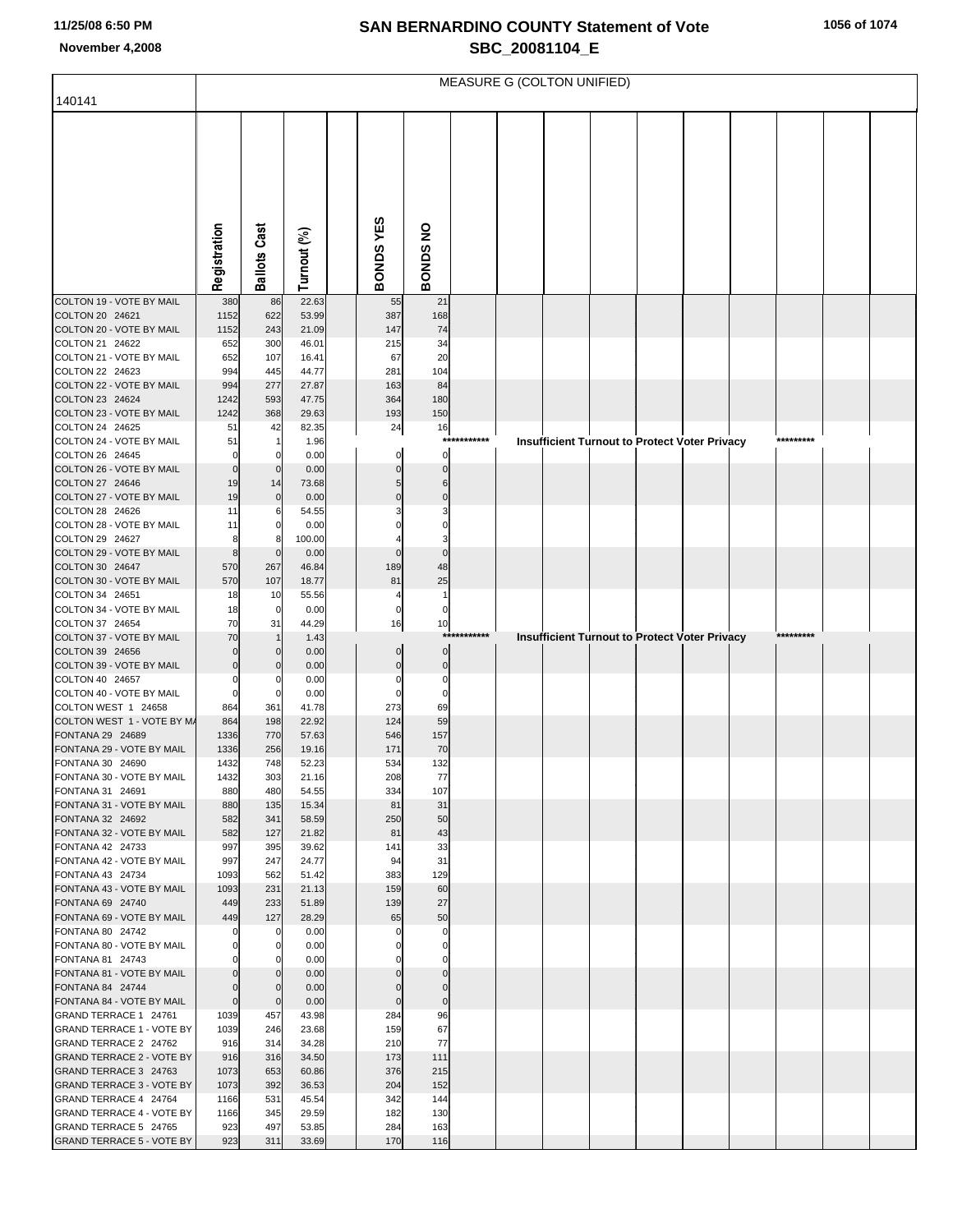# **SAN BERNARDINO COUNTY Statement of Vote November 4,2008 SBC\_20081104\_E**

| 1057 of 1074 |  |  |  |  |
|--------------|--|--|--|--|
|--------------|--|--|--|--|

|                                                         | MEASURE G (COLTON UNIFIED) |                            |                |                    |                      |             |  |                                                      |  |  |  |  |           |  |
|---------------------------------------------------------|----------------------------|----------------------------|----------------|--------------------|----------------------|-------------|--|------------------------------------------------------|--|--|--|--|-----------|--|
| 140141                                                  |                            |                            |                |                    |                      |             |  |                                                      |  |  |  |  |           |  |
|                                                         |                            |                            |                |                    |                      |             |  |                                                      |  |  |  |  |           |  |
|                                                         |                            |                            |                |                    |                      |             |  |                                                      |  |  |  |  |           |  |
|                                                         |                            |                            |                |                    |                      |             |  |                                                      |  |  |  |  |           |  |
|                                                         |                            |                            |                |                    |                      |             |  |                                                      |  |  |  |  |           |  |
|                                                         |                            |                            |                |                    |                      |             |  |                                                      |  |  |  |  |           |  |
|                                                         |                            |                            |                |                    |                      |             |  |                                                      |  |  |  |  |           |  |
|                                                         |                            |                            |                |                    |                      |             |  |                                                      |  |  |  |  |           |  |
|                                                         | Registration               | <b>Ballots Cast</b>        | Turnout (%)    | BONDSYES           | <b>BONDS NO</b>      |             |  |                                                      |  |  |  |  |           |  |
|                                                         |                            |                            |                |                    |                      |             |  |                                                      |  |  |  |  |           |  |
| GRAND TERRACE 6 24766                                   | 1322                       | 622                        | 47.05          | 367                | 187                  |             |  |                                                      |  |  |  |  |           |  |
| <b>GRAND TERRACE 6 - VOTE BY</b><br>LOMA LINDA 1 24879  | 1322<br>733                | 394<br>281                 | 29.80<br>38.34 | 239<br>161         | 137<br>62            |             |  |                                                      |  |  |  |  |           |  |
| LOMA LINDA 1 - VOTE BY MAIL                             | 733                        | 300                        | 40.93          | 175                | 69                   |             |  |                                                      |  |  |  |  |           |  |
| LOMA LINDA 9 24887                                      | 46                         | 31<br>$\mathbf 0$          | 67.39          |                    | 0<br>C               |             |  |                                                      |  |  |  |  |           |  |
| LOMA LINDA 9 - VOTE BY MAIL<br>RECHE CANYON 1 24660     | 46<br>165                  | 136                        | 0.00<br>82.42  | 61                 | 60                   |             |  |                                                      |  |  |  |  |           |  |
| RECHE CANYON 1 - VOTE BY M                              | 165                        | $\mathbf 0$                | 0.00           | $\Omega$           | $\Omega$             |             |  |                                                      |  |  |  |  |           |  |
| RIALTO 25 25168<br>RIALTO 25 - VOTE BY MAIL             | 1354<br>1354               | 635<br>288                 | 46.90<br>21.27 | 436<br>193         | 109<br>74            |             |  |                                                      |  |  |  |  |           |  |
| RIALTO 28 25171                                         | 881                        | 386                        | 43.81          | 87                 | 22                   |             |  |                                                      |  |  |  |  |           |  |
| RIALTO 28 - VOTE BY MAIL                                | 881                        | 201                        | 22.81          | 49                 | 20                   |             |  |                                                      |  |  |  |  |           |  |
| RIALTO 29 25172<br>RIALTO 29 - VOTE BY MAIL             | 59                         | 38                         | 64.41          | 23<br>$\mathbf{0}$ | 8<br>$\mathbf{0}$    |             |  |                                                      |  |  |  |  |           |  |
| SAN BERNARDINO 52 25320                                 | 59<br>1272                 | $\mathbf 0$<br>603         | 0.00<br>47.41  | 107                | 28                   |             |  |                                                      |  |  |  |  |           |  |
| SAN BERNARDINO 52 - VOTE E                              | 1272                       | 252                        | 19.81          | 35                 | 17                   |             |  |                                                      |  |  |  |  |           |  |
| SAN BERNARDINO 61 25329<br>SAN BERNARDINO 61 - VOTE E   |                            | 3<br>0                     | 300.00<br>0.00 | 0                  | ***<br>0             | *****       |  | <b>Insufficient Turnout to Protect Voter Privacy</b> |  |  |  |  | ********* |  |
| SAN BERNARDINO 105 25256                                | $\Omega$                   | $\Omega$                   | 0.00           | $\Omega$           | $\Omega$             |             |  |                                                      |  |  |  |  |           |  |
| SAN BERNARDINO 105 - VOTE                               | $\mathbf 0$                | $\mathbf 0$                | 0.00           | $\Omega$           | $\mathbf{0}$         |             |  |                                                      |  |  |  |  |           |  |
| SAN BERNARDINO 106 25257<br>SAN BERNARDINO 106 - VOTE   | 325<br>325                 | 75<br>128                  | 23.08<br>39.38 | 54<br>83           | 9<br>30              |             |  |                                                      |  |  |  |  |           |  |
| SAN BERNARDINO 107 25258                                | 814                        | 388                        | 47.67          | 234                | 92                   |             |  |                                                      |  |  |  |  |           |  |
| SAN BERNARDINO 107 - VOTE                               | 814                        | 241                        | 29.61          | 143                | 73                   |             |  |                                                      |  |  |  |  |           |  |
| SAN BERNARDINO 108 25259<br>SAN BERNARDINO 108 - VOTE   | $\Omega$<br>$\mathbf 0$    | $\mathbf 0$<br>$\mathbf 0$ | 0.00<br>0.00   | 0<br>$\Omega$      | $\Omega$<br>$\Omega$ |             |  |                                                      |  |  |  |  |           |  |
| SAN BERNARDINO 113 25261                                | 79                         | 48                         | 60.76          | 39                 |                      |             |  |                                                      |  |  |  |  |           |  |
| SAN BERNARDINO 113 - VOTE                               | 79                         | 0                          | 0.00           | $\overline{0}$     | $\mathbf{0}$         |             |  |                                                      |  |  |  |  |           |  |
| SAN BERNARDINO 121 25338<br>SAN BERNARDINO 121 - VOTE   |                            | 0                          | 100.00<br>0.00 | 0                  | ***<br>0             | ****        |  | <b>Insufficient Turnout to Protect Voter Privacy</b> |  |  |  |  | ********* |  |
| SAN BERNARDINO 122 25339                                | $\Omega$                   | n                          | 0.00           | ŋ                  | $\Omega$             |             |  |                                                      |  |  |  |  |           |  |
| SAN BERNARDINO 122 - VOTE                               | $\mathbf 0$                | 0                          | 0.00           | O                  | n                    |             |  |                                                      |  |  |  |  |           |  |
| SAN BERNARDINO 125 25342<br>SAN BERNARDINO 125 - VOTE   | 8<br>8                     | 6<br>0                     | 75.00<br>0.00  | 6<br>0             | $\mathbf 0$<br>0     |             |  |                                                      |  |  |  |  |           |  |
| SAN BERNARDINO 128 25345                                | 0                          | 0                          | 0.00           | $\mathbf{0}$       | U                    |             |  |                                                      |  |  |  |  |           |  |
| SAN BERNARDINO 128 - VOTE                               | $\overline{0}$<br>$\Omega$ | $\Omega$                   | 0.00           | $\Omega$<br>ŋ      | U<br>$\Omega$        |             |  |                                                      |  |  |  |  |           |  |
| SAN BERNARDINO 130 25347<br>SAN BERNARDINO 130 - VOTE I | $\mathbf 0$                | O<br>$\mathbf 0$           | 0.00<br>0.00   | $\Omega$           | $\Omega$             |             |  |                                                      |  |  |  |  |           |  |
| SAN BERNARDINO 131 25348                                | $\overline{0}$             | $\Omega$                   | 0.00           | $\overline{0}$     | $\Omega$             |             |  |                                                      |  |  |  |  |           |  |
| SAN BERNARDINO 131 - VOTE I<br>SAN BERNARDINO 139 25350 | 0<br>$\Omega$              | 0<br>0                     | 0.00<br>0.00   | 0<br>$\mathbf{0}$  | 0<br>$\mathbf{0}$    |             |  |                                                      |  |  |  |  |           |  |
| SAN BERNARDINO 139 - VOTE I                             | $\Omega$                   | $\Omega$                   | 0.00           | 0                  | $\mathbf{0}$         |             |  |                                                      |  |  |  |  |           |  |
| TERRACE 1 24767                                         |                            |                            | 0.00           |                    |                      | *********** |  | Insufficient Turnout to Protect Voter Privacy        |  |  |  |  | ********* |  |
| TERRACE 1 - VOTE BY MAIL                                |                            | $\Omega$                   | 0.00           | 0                  | $\overline{0}$       |             |  |                                                      |  |  |  |  |           |  |
| <b>Precinct Totals</b>                                  | 43663                      | 20913                      | 47.90          | 13579              | 4233                 |             |  |                                                      |  |  |  |  |           |  |
|                                                         |                            |                            |                |                    |                      |             |  |                                                      |  |  |  |  |           |  |
| VOTE BY MAIL Totals                                     | 43663                      | 9854                       | 22.57          | 5922               | 2739                 |             |  |                                                      |  |  |  |  |           |  |
| <b>Grand Totals</b>                                     | 43663                      | 30767                      | 70.46          | 19501              | 6972                 |             |  |                                                      |  |  |  |  |           |  |
| SAN BERNARDINO                                          | 43663                      | 30767                      | 70.46          | 19501              | 6972                 |             |  |                                                      |  |  |  |  |           |  |
| STATE BOARD OF EQUALIZATI<br>STATE BOARD OF EQUALIZATI  | 42480<br>1183              | 29904<br>863               | 70.40<br>72.95 | 18989<br>512       | 6798<br>174          |             |  |                                                      |  |  |  |  |           |  |
| 41st CONGRESS                                           | 10961                      | 8480                       | 77.37          | 4988               | 2547                 |             |  |                                                      |  |  |  |  |           |  |
| 43rd CONGRESS                                           | 32702                      | 22287                      | 68.15          | 14513              | 4425                 |             |  |                                                      |  |  |  |  |           |  |
| 31st SENATE<br>32nd SENATE                              | 10965<br>32698             | 8561<br>22206              | 78.08<br>67.91 | 5072<br>14429      | 2591<br>4381         |             |  |                                                      |  |  |  |  |           |  |
| 62nd ASSEMBLY                                           | 36356                      | 25006                      | 68.78          | 16139              | 5217                 |             |  |                                                      |  |  |  |  |           |  |
| 63rd ASSEMBLY<br>Supervisorial District 2               | 7307<br>4230               | 5761<br>3160               | 78.84<br>74.70 | 3362<br>2205       | 1755<br>667          |             |  |                                                      |  |  |  |  |           |  |
| Supervisorial District 3                                | 13084                      | 10020                      | 76.58          | 6026               | 2906                 |             |  |                                                      |  |  |  |  |           |  |
|                                                         |                            |                            |                |                    |                      |             |  |                                                      |  |  |  |  |           |  |